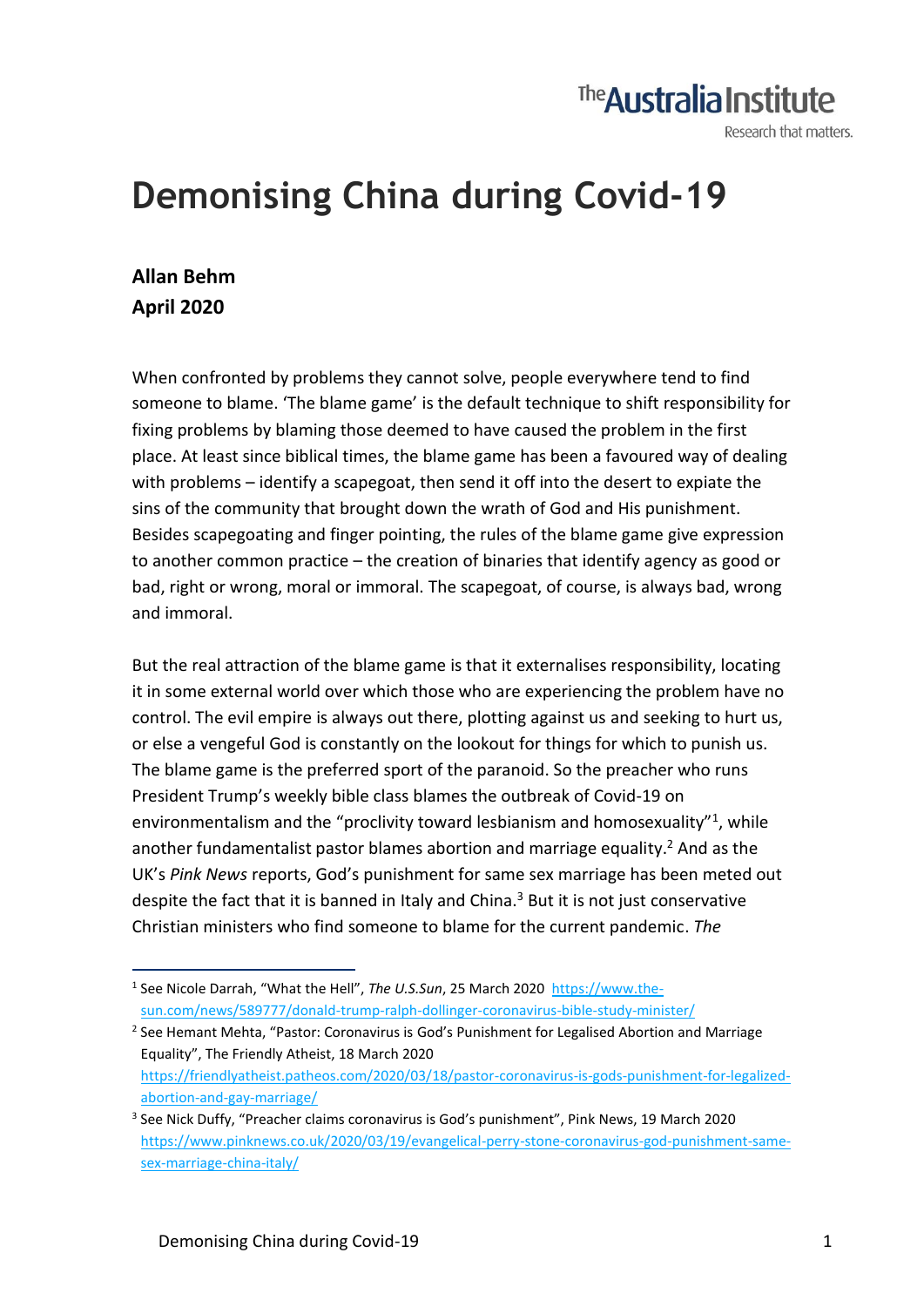*Jerusalem Post* tells us that hard-line rabbis, Christian pastors and Muslim preachers have all weighed in on the religious significance of the coronavirus, saying "troubled times often lead to rash conclusions about the cause of such difficulties, none more so than by some religious leaders".<sup>4</sup>

Those of a more secular bent might dismiss these pronouncements with a tolerant "well, they would say that, wouldn't they?" But in the serious discipline of international relations and security affairs, analysts and commentators writing in reputable journals are just as prone to the blame game as some of the religious leaders. In the case of the coronavirus pandemic, China is the culprit. Unhygienic practices in a wet market in Wuhan and a concerted cover-up by the Chinese Communist Party and President Xi are blamed for unleashing global havoc, locking down millions of people, killing tens of thousands and collapsing the global economy.

Paul Miller, a member of the US National Security Staff during the Bush administration, writing in *Foreign Policy*, is in no doubt.

US President Donald Trump has repeatedly referred to the "Chinese virus" when talking about the pandemic. Many of his critics insist the term is racist, echoing official Chinese talking points. Others . . . say that we should not politicize the crisis by assigning blame, but focus on pulling together in the common fight against a global disease that makes no distinction between people and recognizes no borders. This is nonsense. The crisis is inherently political because it was caused in part by incompetent, malicious, and corrupt politicians. To ignore the political dimension of the coronavirus pandemic is an excellent way to ensure it happens again. If we do not want another global pandemic, we have to hold accountable the politicians responsible for making it worse, chief among them Chinese President Xi Jinping.<sup>5</sup>

A practised blame gamer, Professor Miller doesn't hold back.

Simply put, the Chinese government does not give a damn about the Chinese people**,** which is why it ignores markets where the food is filthy and carries disease. . . . Those markets have now killed thousands of Chinese citizens—and

<sup>&</sup>lt;sup>4</sup> See Jeremy Sharon, "Religious leaders: Coronavirus is punishment, sign of the Messiah's coming", Jerusalem Post, 17 March 2020 [https://www.jpost.com/International/Religious-leaders-Coronavirus](https://www.jpost.com/International/Religious-leaders-Coronavirus-is-punishment-sign-of-the-messiahs-coming-621339)[is-punishment-sign-of-the-messiahs-coming-621339](https://www.jpost.com/International/Religious-leaders-Coronavirus-is-punishment-sign-of-the-messiahs-coming-621339)

<sup>&</sup>lt;sup>5</sup> See Paul D. Miller, "Yes, Blame China for the Virus", Foreign Policy, 25 March 2020 <https://foreignpolicy.com/2020/03/25/blame-china-and-xi-jinping-for-coronavirus-pandemic/>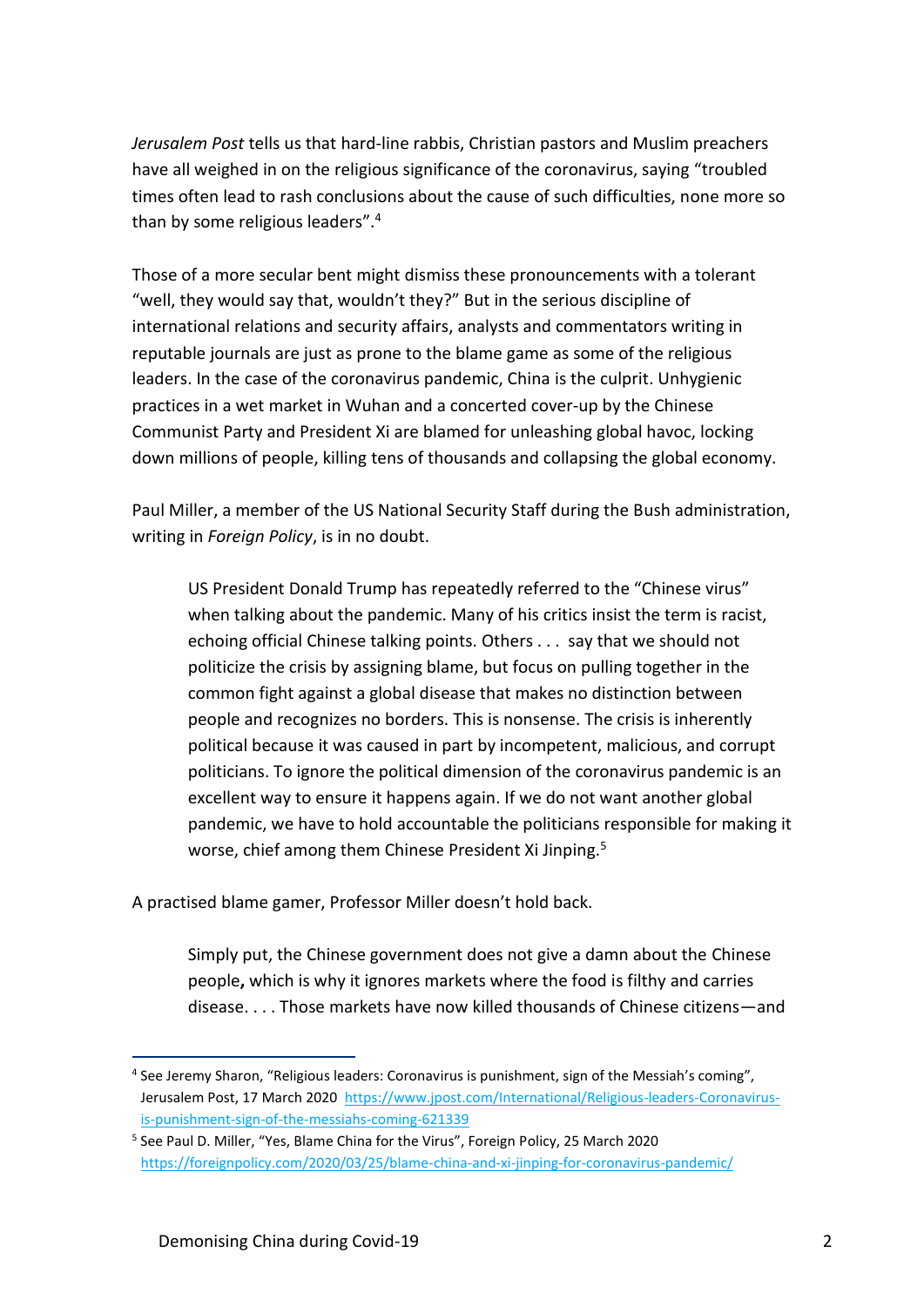they also turn out to be the greatest threat to the national security and economy of the United States and other countries in 2020. That the Chinese government, beginning in late 2019, lied and directly contributed to the creation of a global pandemic, the deaths of thousands of people, and a global economic collapse, is evidently true, and they deserve blame and accountability for it. . . . The Chinese government, not the wet markets, is the most thoroughly diseased and decaying institution in the world.

Professor Miller's argument is conveniently unencumbered by any recourse to science, or to health policy for that matter. Rather, the coronavirus is a political problem, because it represents a failure of governance. Who better to blame than an autocratic regime that is more invested in face-saving than in the welfare of its own people, or people anywhere else in the world?

He is not alone in his allocating blame to China's leadership. Reacting, perhaps, to the racist overtones in the term "Chinese virus", *The Hill*'s opinion writer has no hesitation in blaming President Xi for the pandemic, though President Trump is blameworthy for having failed to act quickly enough. And when, as now seems inevitable, the US public health system is overwhelmed by Covid-19 cases, the blame will lie even more squarely with President Xi rather than decades of American underinvestment in public health and growth in social disadvantage.

Amid the worldwide pandemic caused by the novel coronavirus, one must acknowledge that we face many deep-rooted political problems in the United States. [President Trump](https://thehill.com/people/donald-trump) is certainly to blame for [failing to act quickly](https://www.nytimes.com/2020/03/19/opinion/trump-coronavirus-us.html) on the threat posed by the virus. But blame for the widespread impact of this palpable global pandemic is on the hands of one person alone: Chairman of the Chinese Communist Party (CCP) Xi Jinping.<sup>6</sup>

And just in case anyone thinks that the blame game is a particularly American preoccupation, Australian commentators and scholars are equally attracted to it. Here's Michael Shoebridge of the Australian Strategic Policy Institute.

Coronavirus is a hazard that is thought to have arisen from the sale of exotic live animals in meat markets. But its early spread and movement towards a global pandemic were stoked by the damaging effect the fundamental design

<sup>6</sup> See Austin Lowe, "Blame Xi, not China, for the impact of the coronavirus", *The Hill (Washington)*, 25 March 2020 [https://thehill.com/opinion/international/489017-blame-xi-not-china-for-the-impact-of](https://thehill.com/opinion/international/489017-blame-xi-not-china-for-the-impact-of-the-coronavirus)[the-coronavirus](https://thehill.com/opinion/international/489017-blame-xi-not-china-for-the-impact-of-the-coronavirus)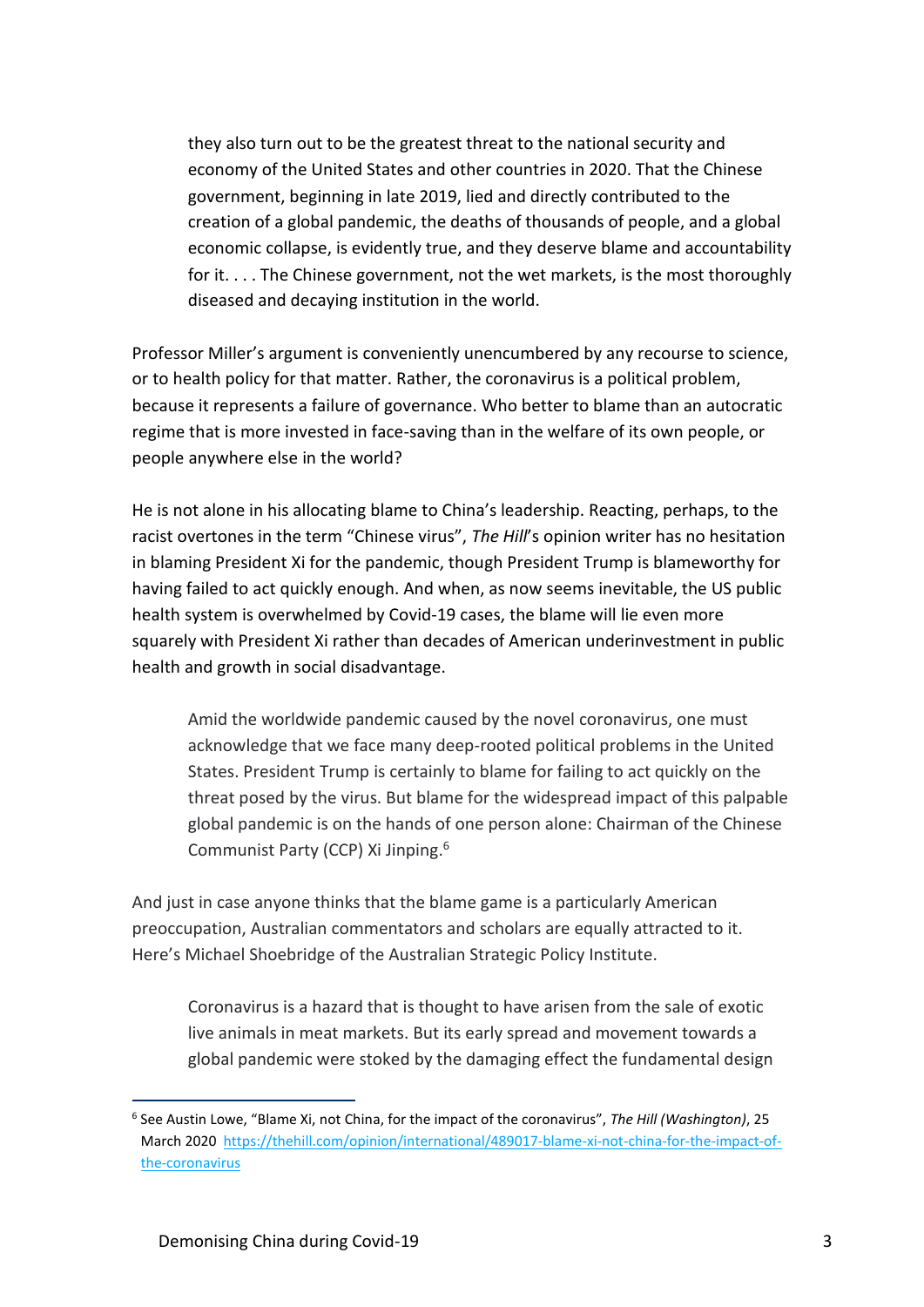of Chinese Communist Party rule had on early identification and containment. The party sees early reporting on a novel virus as rumour-mongering that might reflect poorly on its rule and cause 'social instability', so such information must be denied and repressed.<sup>7</sup>

The other dimension of the blame game, of course, is to note China's trickery and disinformation in turning its pandemic containment lockdowns into a stunning "people's victory" in the coronavirus war. Natasha Kassam, writing in the *Nikkei Asian Review*, comments:

China can present itself as a benevolent and responsible world power, stepping up to the plate. This accords with the ambitions of China's leaders to demonstrate that China's system is more effective than that of the West. Xi Jinping's long-standing emphasis on governance reform seeks to show that authoritarian states, like China under him, can coexist and compete in an effective way with established democracies. But China's approach has also evolved into a global push, and most countries are in no position to argue. The shortcomings of others in preparing for this public health crisis have made it almost too easy for China to pivot. Buried in our own crises that we should have seen coming, China's leaders are rewriting history so that they are not held responsible for the world's fatalities, disruption and inevitable economic recession. By buying this propaganda line, we are effectively erasing the many missteps and governance failures at the outset of this crisis and the thousands of documented and likely undocumented deaths of victims in China, many of whom were front line health care workers. But the story of China's victory in the "people's war" against COVID-19 has already been written.<sup>8</sup>

As President Trump ramps up his anti-Chinese rhetoric in support of his re-election strategy, the blame game is taking on an even more competitive character with calls for an independent international inspectorate to determine the source of major disease outbreaks.<sup>9</sup> In what is widely interpreted as an attempt to marginalise China internationally, the US President, supported by the Australian Prime Minister, is

<sup>7</sup> Michael Shoebridge, "Coronavirus and the death of Xi's 'China Dream'", *The Strategist*, 28 February 2020<https://www.aspistrategist.org.au/coronavirus-and-the-death-of-xis-china-dream/>

<sup>8</sup> See Natasha Kassam, "China is rewriting Coronavirus history and nobody will stop it", reprinted in *The Interpreter*, 23 March 2020 [https://www.lowyinstitute.org/publications/china-rewriting-coronavirus](https://www.lowyinstitute.org/publications/china-rewriting-coronavirus-history-and-nobody-will-stop-it)[history-and-nobody-will-stop-it](https://www.lowyinstitute.org/publications/china-rewriting-coronavirus-history-and-nobody-will-stop-it)

<sup>&</sup>lt;sup>9</sup> See Malcolm Farr, "Australian PM pushes for WHO overhaul including power to send in investigators", The Guardian (Australia), 22 April 2020 [https://www.theguardian.com/australia](https://www.theguardian.com/australia-news/2020/apr/22/australian-pm-pushes-for-who-overhaul-including-power-to-send-in-investigators)[news/2020/apr/22/australian-pm-pushes-for-who-overhaul-including-power-to-send-in-investigators](https://www.theguardian.com/australia-news/2020/apr/22/australian-pm-pushes-for-who-overhaul-including-power-to-send-in-investigators)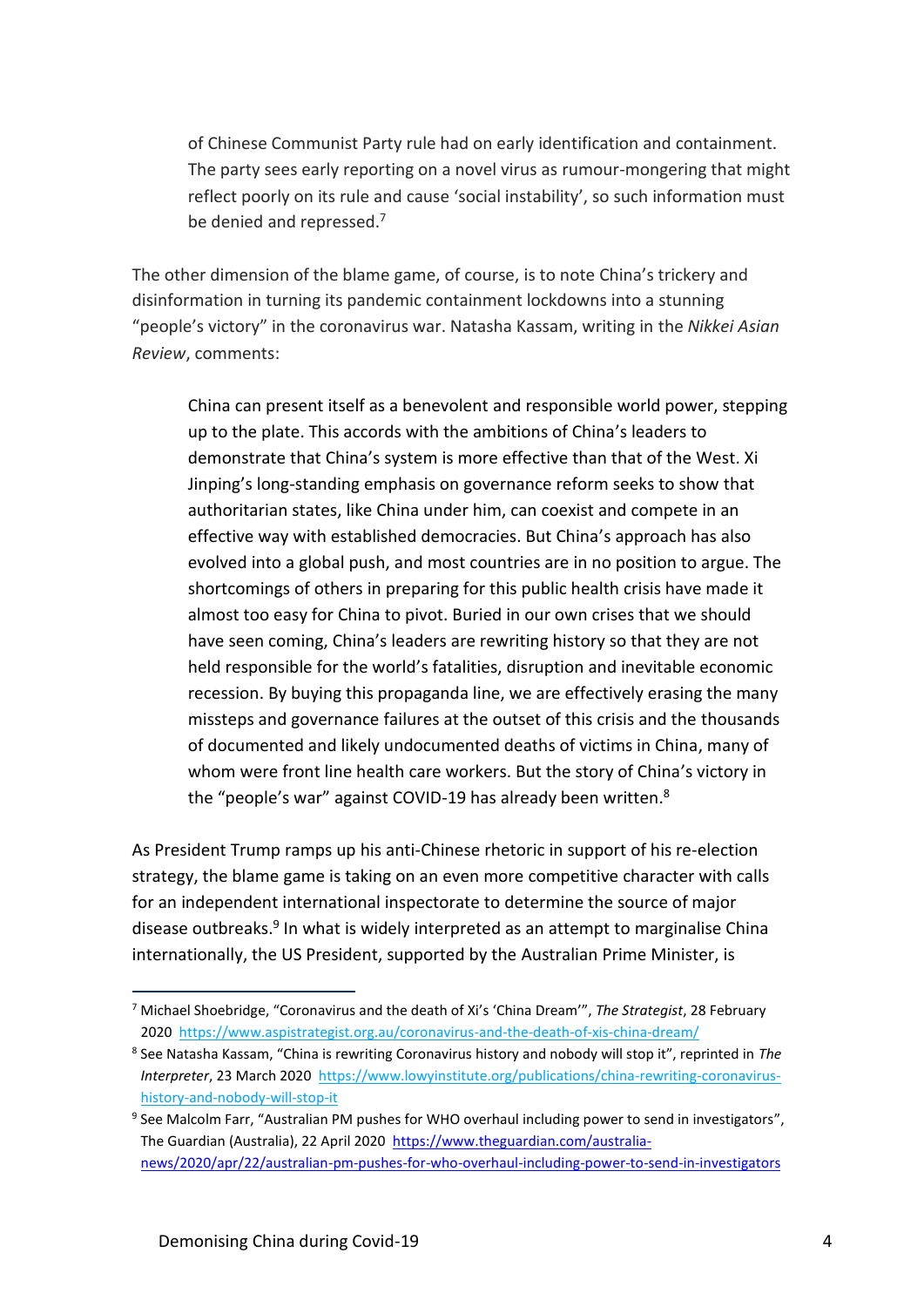demanding that China submit itself to an independent international inspection of the origins of the coronavirus and the transmission of the virus from Wuhan to the world. And because of alleged shortcomings on the part of the World Health Organisation (WHO) – also attributed to China – there are demands for reform of the WHO. So blame is now extended to a UN agency that is dismissed as a Chinese puppet.

Language matters, and China has evidently taken offence at the word 'independent', to the point of threatening trade retaliation.<sup>10</sup> Careless threats to key economic relationships by any party are self-defeating. What matters in this case is an internationally supported, evidence-based and properly scientific investigation into the origins and aetiology of the Covid-19 virus – an investigation that will necessarily involve China – and consequent expert recommendations regarding best international practice in pandemic management.

As they stand, Prime Minister Morrison's proposals – the creation of an inspectorate and WHO reform – have little chance of success. China will no more open itself to an independent international inspection than would the US, Russia or any of the other permanent members of the UN Security Council. These proposals are another example of the politicisation of an international crisis when calm collaboration and cooperation are required. And, of course, the chances of effective international cooperation are eroded when patient and unobtrusive diplomacy is replaced by the megaphone broadcasting loose language.

The blame game may well make its players feel vindicated and provide an engrossing distraction to the significantly more difficult task of problem solving, especially when those problems are 'wicked', revealing systemic breakdowns as contributors to contagion. Demonising the Chinese Communist Party and President Xi certainly externalises the Covid-19 problem, but it does not resolve it. China is an easy target: it's big, it's often clumsy in its diplomacy, overbearing towards its neighbours, and just as susceptible to the blame game as its competitors. Blaming 'the West' for a century of slights and disrespect is part of China's contemporary national narrative and feeds its particular form of xenophobia. And, of course, China is just as capable of exploitative and predatory practices as are its great power competitors: witness the

<sup>10</sup> See Andrew Tillett, "China consumer backlash looms over Morrison's coronavirus review", *Australian Financial Review*, 26 April 2020[. https://www.afr.com/politics/federal/china-consumer-backlash](https://www.afr.com/politics/federal/china-consumer-backlash-looms-over-morrison-s-coronavirus-probe-20200423-p54mpl)[looms-over-morrison-s-coronavirus-probe-20200423-p54mpl.](https://www.afr.com/politics/federal/china-consumer-backlash-looms-over-morrison-s-coronavirus-probe-20200423-p54mpl) See also the interesting report by Anthony Galloway and Eryk Bagshaw, "Australia could lose billions from Chinese government boycott threat", Sydney Morning Herald, 27 April 2020, where the Foreign Minister Marise Payne is reported to have "slapped down" China's threat. [https://www.smh.com.au/politics/federal/australia-could-lose](https://www.smh.com.au/politics/federal/australia-could-lose-billions-from-chinese-government-boycott-threat-20200427-p54nmh.html)[billions-from-chinese-government-boycott-threat-20200427-p54nmh.html](https://www.smh.com.au/politics/federal/australia-could-lose-billions-from-chinese-government-boycott-threat-20200427-p54nmh.html)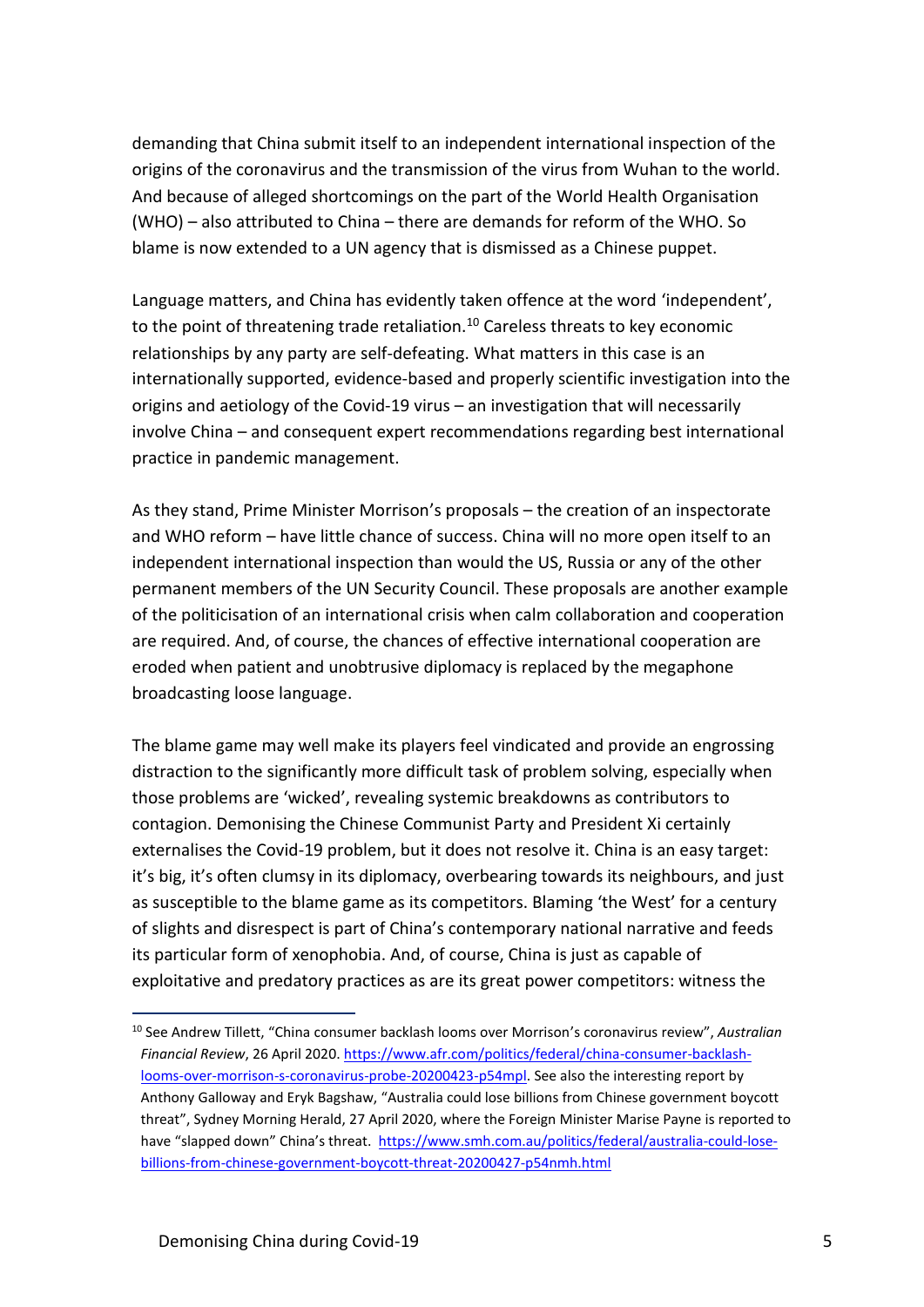behaviour of the two Chinese property developers that purchased several hundred tonnes of drugs and PPE from Australian pharmacies and medical suppliers during January and February 2020 and airfreighted them to China as the epidemic in Wuhan gathered momentum.<sup>11</sup> The mass purchases of baby formula in 2018<sup>12</sup> had only limited impact in Australia due to the relative strength of the Australian dairying industry, associated manufacturing and Australia's rates of breastfeeding. But the medical supplies exported to China were probably manufactured there, making their replacement less reliable. China is relentless and ruthless when its national interests are at stake.

*The Harvard Business Review* observed a decade ago that playing the blame game never works.

Blaming is contagious. [A set of recent studies](http://www.psychologytoday.com/blog/work-matters/201003/blame-is-contagious-except-when-people-have-high-self-worth) . . . showed that merely being exposed to someone else making a blame attribution for a mistake was enough to cause people to turn around and blame others for completely unrelated failures. This is different from the "kick-the-dog" phenomenon, where a person is more likely to blame the person below them in the hierarchy when they, themselves, have been blamed by a higher-up. Instead, it appears that all you have to do to "catch" the blame virus is to be exposed to someone else passing the buck. How does this happen? Our findings, reported in the Journal of Experimental Social Psychology, demonstrated that goal contagion is at work. The "germ" that spreads is the goal of protecting one's self-image. When people observe others protecting their egos, it spreads. Mood and social learning were ruled out as alternative explanations.<sup>13</sup>

The 'knock on' effect of the blame game is a lack of cohesion and coherence in problem solving strategies. Allocating responsibility is a distraction when the first order issue is 'what to do' rather than 'who did it'. That is one of the many difficulties confronting governments everywhere in dealing with this pandemic. It is as much a problem for President Trump as he seeks to transform a national calamity into political advantage as it was for President Xi whose tardiness transformed an epidemic into a pandemic. But

<sup>&</sup>lt;sup>11</sup> See Kate McClymont, "Second developer flew 82 tonnes of medical supplies to China", The Sydney Morning Herald, 27 March 2020 [https://www.smh.com.au/national/second-developer-flies-82](https://www.smh.com.au/national/second-developer-flies-82-tonnes-of-medical-supplies-to-china-20200326-p54e8n.html) [tonnes-of-medical-supplies-to-china-20200326-p54e8n.html](https://www.smh.com.au/national/second-developer-flies-82-tonnes-of-medical-supplies-to-china-20200326-p54e8n.html)

 $12$  See Rebecca Puddy and Rhett Burnie, "China's thirst for baby formula creating problems for Australian shoppers and staff", ABC News, 11 December 2018 [https://www.abc.net.au/news/2018-12-11/abc](https://www.abc.net.au/news/2018-12-11/abc-investigation-uncovers-chinese-baby-formula-shoppers/10594400)[investigation-uncovers-chinese-baby-formula-shoppers/10594400](https://www.abc.net.au/news/2018-12-11/abc-investigation-uncovers-chinese-baby-formula-shoppers/10594400)

<sup>13</sup> See Nathanael Fast, "How to Stop the Blame Game", *Harvard Business Review*, 13 May 2010 <https://hbr.org/2010/05/how-to-stop-the-blame-game>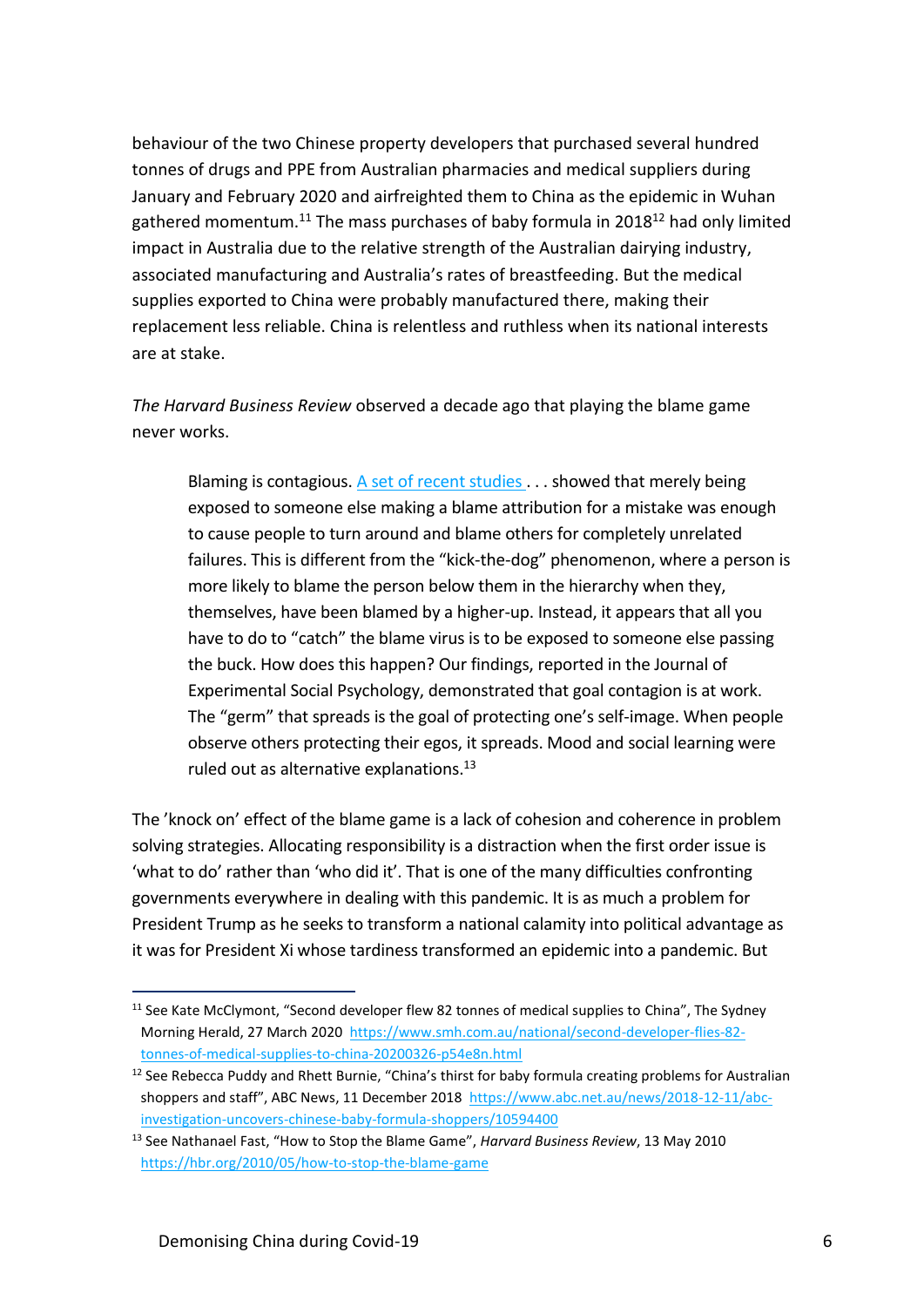they are both external actors, neither of them causing the pandemic and neither of them resolving it.

Global catastrophes, whether in the form of general war, tsunamis, climate change induced disasters or pandemics, always reveal deep systemic and structural problems that provide the political and social 'petrie dishes' in which catastrophes incubate. While it is as yet too early to identify all the causation factors that underlie the Covid-19 pandemic, it is becoming progressively clearer, as governments everywhere struggle to contain the virus and provide appropriate medical treatment to those suffering the effects of the virus, that major economic and social fault lines have exacerbated the problem. Did they cause it? That's uncertain. Are they helping to resolve it? Absolutely not.

In an elegant essay published on 21 March 2020, *The Australia Institute*'s Richard Denniss argued that one of these major fault lines – neoliberalism – lies at the heart of the global economic architecture.

For decades, Australians have been sold an imagined poverty. We have been told we need to "rein in" government spending – that if we want to spend more on health or education, we will need to spend less on the aged pension or childcare. The Coalition even has an arbitrary cap on the size of the public sector  $-23.9$ percent of gross domestic product. Such bizarre targets, which have nothing to do with economic theory, have proved a powerful rhetorical tool.

But the reality is that if we had a bigger public sector today, we would be better prepared to weather the health and economic crises triggered by the coronavirus. Hopefully, by the time we come through this, we will have learnt the lesson once and for all. Because nobody thinks "the market" is best placed to tackle the coronavirus. Nobody thinks governments should step back and let the private sector step in. One of the first casualties of Covid-19 in Australia is the neoliberal rhetoric about government spending being a "cost" to the economy.

As China has shown, if you are interventionist enough, and crush economic activity hard enough, you can stop the spread of Covid-19. As Italy has shown, if you are laissez-faire, you will overwhelm your hospitals. There is no avoiding this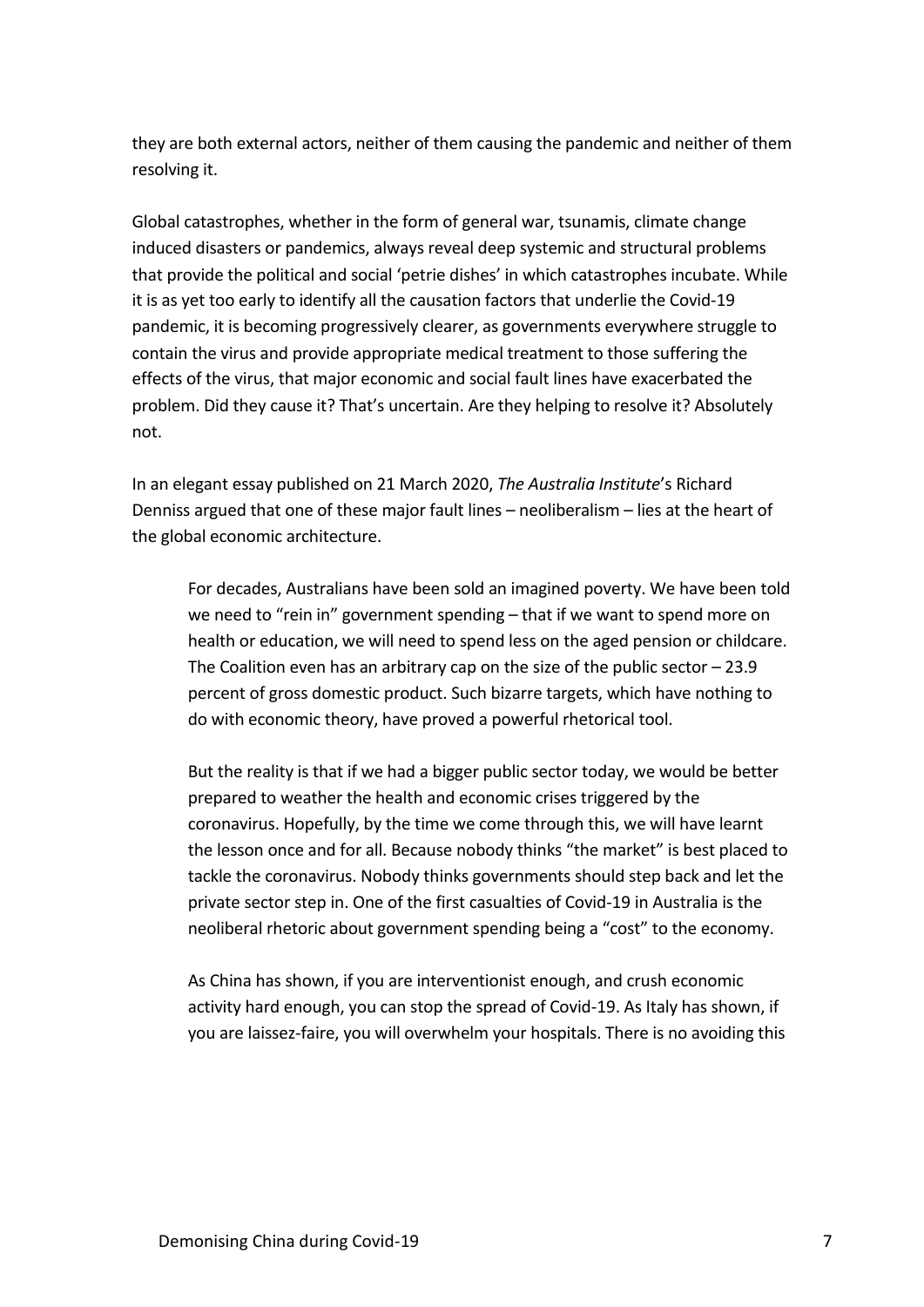choice. Delay and dissembling will deliver the worst health and economic outcomes. 14

In many ways, Reaganism and Thatcherism represented the capitulation of government to an unconstrained form of capitalism managed by 'the market', itself an amoral and anomic ecosystem run by an economic elite that put profit before people, and convinced governments that unbridled free-marketeering, with all its unfulfilled (and unfulfillable) promises of 'trickle down', was the real engine of prosperity. 'The market', with its emphasis on short-term return on investment rather than long-term investment itself, has provided the main constraints on nations' ability to enact effective climate change mitigation policies, and has established the preconditions for a pandemic disaster. What the coronavirus is doing is to highlight what happens when governments fail to provide the social infrastructure required for a healthy and happy community. People die because the public health system is under-resourced because of chronic under-funding.

President Xi's "capitalism with Chinese characteristics" is just another autocratic version of the same philosophy that sees people as simply another economic input.

Because a biological phenomenon like Covid-19 relies on systemic issues for its lethality, those systemic issues – most of them global in nature – are what must be addressed. Governments must regain control so that communities have the scientific resources to identify vectors like Coronavirus early and treat them quickly. Governments must invest in the well-being of the governed, whether they are electors (in the democracies) or subjects (in the autocracies). Fundamentally, governments of whatever character need to recognise their responsibility for (and accountability to, one might hope) the people who constitute the nation state.

This, as our present crisis is reminding us every day, demands a new global consensus that allows governments to design and implement the rules by which the global community operates in the interests of humanity as a whole. And a new global consensus requires all states, especially the rich and powerful, to collaborate in the interests of the global community. In re-writing the global rules (and China, incidentally, was excluded from the rule-writing that took place in the immediate aftermath of WW2), as in managing the Covid-19 pandemic, that includes China. Demonising China, seeking to penalise China by squeezing its economy, will not generate the outcomes that the global community demands. Rather, the key to 'fixing' both the present coronavirus

<sup>14</sup> See Richard Denniss, "Spending the right message", *The Saturday Paper*, 21-27 March 2020 [https://www.thesaturdaypaper.com.au/opinion/topic/2020/03/21/how-australia-can-avoid](https://www.thesaturdaypaper.com.au/opinion/topic/2020/03/21/how-australia-can-avoid-economic-collapse-the-wake-covid-19/15847092009558)[economic-collapse-the-wake-covid-19/15847092009558](https://www.thesaturdaypaper.com.au/opinion/topic/2020/03/21/how-australia-can-avoid-economic-collapse-the-wake-covid-19/15847092009558)